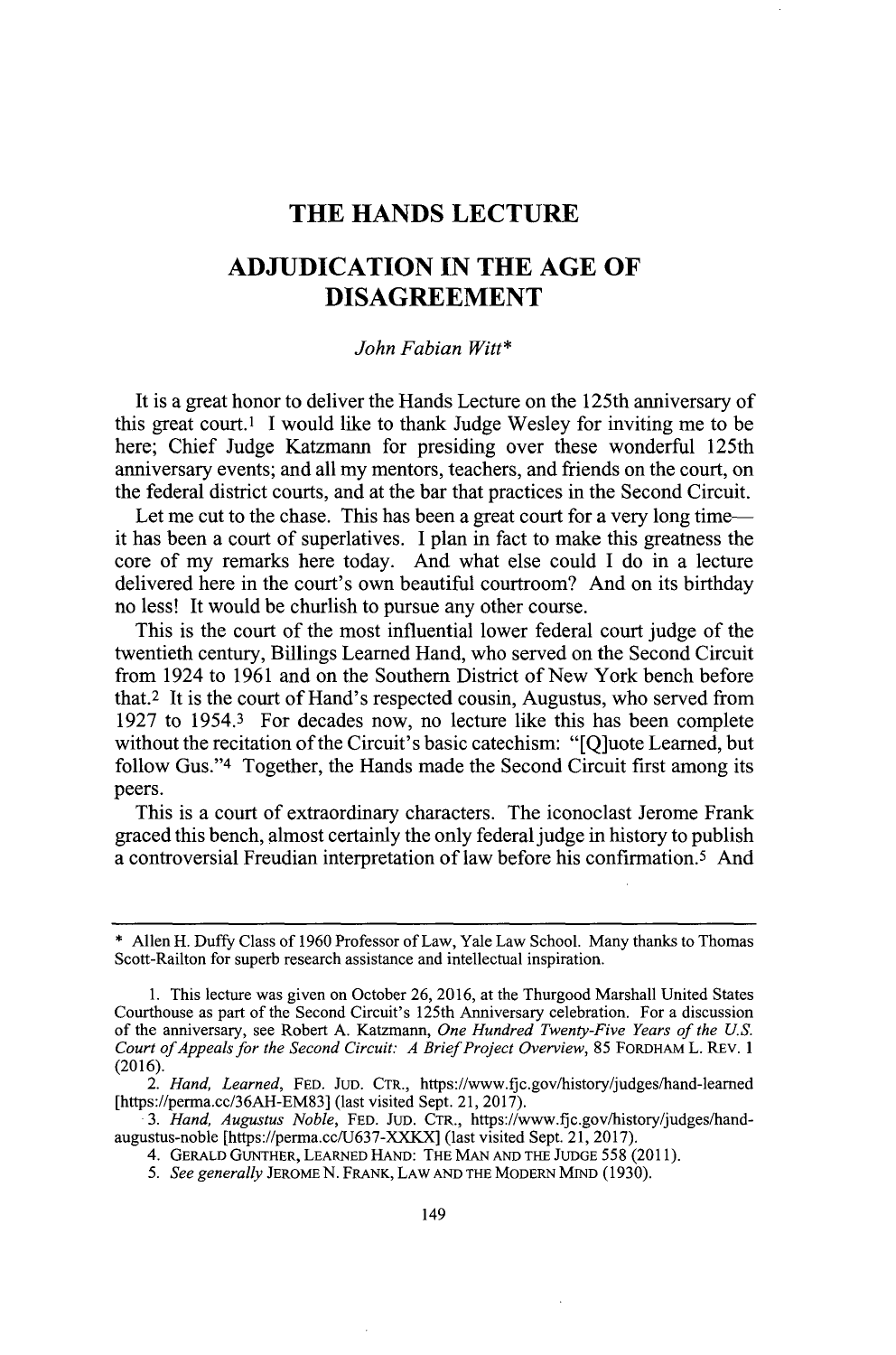this is the court of Henry Friendly, who sat on the bench from *1959* to **1986,6** for whom the great Thurgood Marshall coined a twist on the famous homily about the Hands, "Ouote Friendly, and follow Friendly!"7

Justice Marshall, who himself sat on the Second Circuit, asserted that this court "stands out among all other courts of appeals" because of its "unrivaled reputation for judicial craftsmanship."<sup>8</sup> One observer has asserted that the Second Circuit is simply "a great appellate court" of the United States, claiming pointedly (and perhaps impolitically) that it sits "not in Washington but in New York."<sup>9</sup> Some well-informed lawyers went so far as to say that the Second Circuit under Learned Hand was "the strongest tribunal in the English-speaking world."<sup>10</sup>

Overkill? **A** little much, **I** am sure you will agree.

Insiders here today will note that I am skipping over at least one discordant note in the storied Second Circuit of the interwar and midcentury years. **I** promised the honorable conveners of today's lecture that **I** would not even so much as mention Judge Martin Manton, the senior judge of the Second Circuit in the 1920s and 1930s.11 **I** will not dwell on Judge Manton, nor on the errors that led to his bribery conviction,  $12$  nor even on the ongoing mystery of Manton's old portrait and whether some district judge still retains it, apparently as a reminder of the fallibility of those who sit in review of district court decisions. These matters would be inappropriate for an occasion such as this.

But in truth, it is easy to pass over Manton. To praise this court is to take a path well worn for over a century now **by** observers who knew what they were talking about.

And that raises an interesting question. What explains all the praise for this court? What makes a tribunal strong? What role do judges play in our system of governance such that the Second Circuit's particular virtues hold such a distinctive place in the tradition of adjudication?

In the time **I** have here with you today **I** would like to offer the beginnings of an answer. It does not lie in the distance between the court's traditions and Manton's conduct. That would be too easy. At base, **I** think the answer lies in something far more subtle and interesting: the relationship between a

*<sup>6.</sup> See Friendly, Henry Jacob,* **FED. JUD.** CTR., https://www.fjc.gov/history/judges/ friendly-henry-jacob [https://perma.cc/9CRD-NRGM] (last visited Sept. 21, **2017).**

**<sup>7.</sup>** Pierre **N.** Leval, *Remarks on Henry Friendly: On the Award of the Henry Friendly Medal to Justice Sandra Day O'Connor, 15* **GREEN BAG 2D 257, 259** (2012) (quoting Justice Thurgood Marshall, In Memoriam: Honorable Henry **J.** Friendly, Remarks at the Extraordinary Session of the Court of Appeals for the Second Circuit (June **9, 1986),** *in 805* **F.2d** LXXXI, LXXXVIII **(1986)).**

**<sup>8.</sup>** Thurgood Marshall, *Introductory Remarks: Celebrating the Second Circuit Centennial, 65* **ST.** JOHN'S L. REv. 645, 645 **(1991).**

**<sup>9.</sup>** Philip B. Kurland, *Jerome N. Frank: Some Reflections and Recollections of a Law Clerk,* 24 **U.** CH. L. REv. **661, 661 (1957).**

**<sup>10.</sup>** Edward McWhinney, *A Legal Realist and a Humanist-Cross-Currents in the Legal Philosophy of Judge Jerome Frank,.33* IND. **L.J.** *111,* **115 (1957)** (reviewing **JUDGE JEROME** FRANK & BARABARA FRANK, NOT GUILTY (1957)).

*<sup>11.</sup> See* **JEFFREY** B. MORRIS, FEDERAL **JUSTICE IN** THE **SECOND** CIRCUIT **131 (1987).**

*<sup>12.</sup> See id.*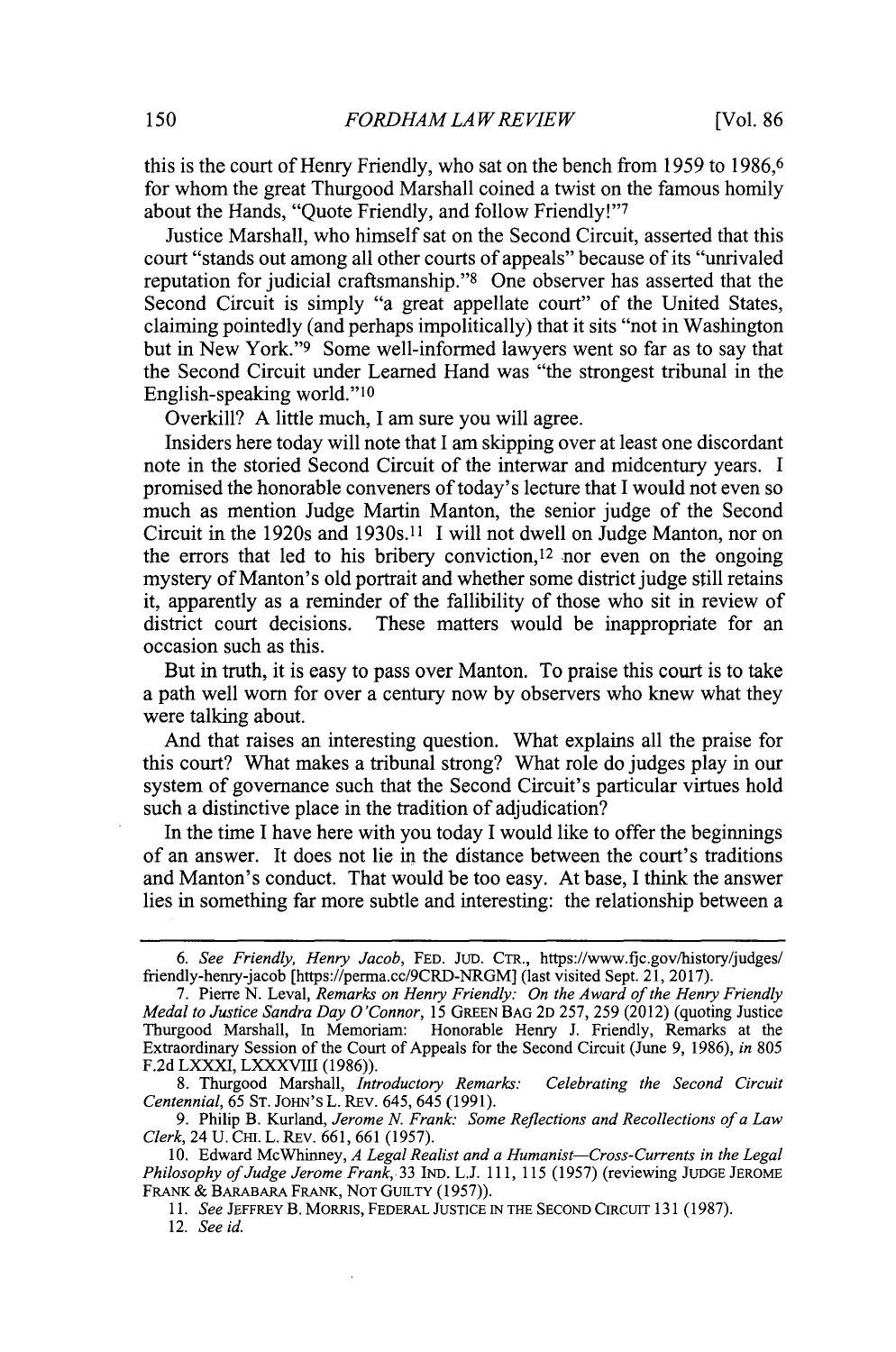central tradition of the Second Circuit and one of the great questions we face as a society today. That question is how to deal with disagreement.

## **I.** LAW **AND** DISAGREEMENT

Election years are perennial occasions for disagreement. This election year, from Brexit to the American presidential campaign, the disagreements seem more substantial than usual.

For two decades after the fall of the Berlin Wall, the scope of political disagreement shrank. Triangulation was the political watchword of the day. The end of history seemed to have arrived, or at least some thought **so. <sup>13</sup>**

Well, history is back. It is a signal feature of our politics today that the policy space on economic and social questions seems to be growing once again. Partisan polarization is at an all-time high.<sup>14</sup> Criminal justice is once again a subject of intense disagreement. College campuses are as rife with dissent and turmoil as they have been in my lifetime. **A** new social movement has pushed into our public life a set of claims about racial justice—and critics have pushed back just as hard. The boundaries of the nation's identity are contested in ferocious disagreements over immigration politics. And the rise of inequality has touched off a renewed debate about the distribution of wealth.

**Of** course, disagreement is essential in a dynamic society like ours. We thrive off disagreement. It is the lifeblood of democratic politics. But it also poses risks. Which brings us back to the Second Circuit and its traditions.

**A** society in which conflict among ideals is both a sign of health and a persistent danger requires institutions capable of channeling disagreements into constructive debate and provisional solutions.

At its heart, this is what the law is. The law is a distinctive way of dealing with disagreement. The Second Circuit's reputation lies in its embodiment of a particularly important tradition in the management of social conflict.

The modem Second Circuit has its beginnings in **1891,** when Congress enacted the Evarts Act and created the circuit courts of appeals.<sup>15</sup> But a different anniversary, somewhat deeper in the past, illustrates my point. Exactly five hundred years ago, the English lawyer Thomas More published

*14. See generally Jean* M. Twenge et al., *More Polarized But More Independent: Political Party Identification and Ideological Self-Categorization Among U.S. Adults, College Students, and Late Adolescents, 1970-2015,* 42 **PERSONALITY & Soc. PSYCHOL. BULL.** 1364 **(2016);** *Partisanship and Political Animosity in 2016,* PEW **RES. CTR.** (June 22, **2016),** http://www.people-press.org/2016/06/22/partisanship-and-political-animosity-in-2016/ [https://perma.cc/ZM7W-H9XM]; *Political Polarization in the American Public*, PEW RES. CTR. (June 12, 2014), http://www.people-press.org/2014/06/12/political-polarization-in-theamerican-public/ [https://perma.cc/KW2D-BNUQ].

*15.* Circuit Court of Appeals Act, ch. **517, 26** Stat. **826 (1891).**

*<sup>13.</sup> See generally* FRANCIS FUKUYAMA, THE **END OF HISTORY AND THE LAST MAN (1992).**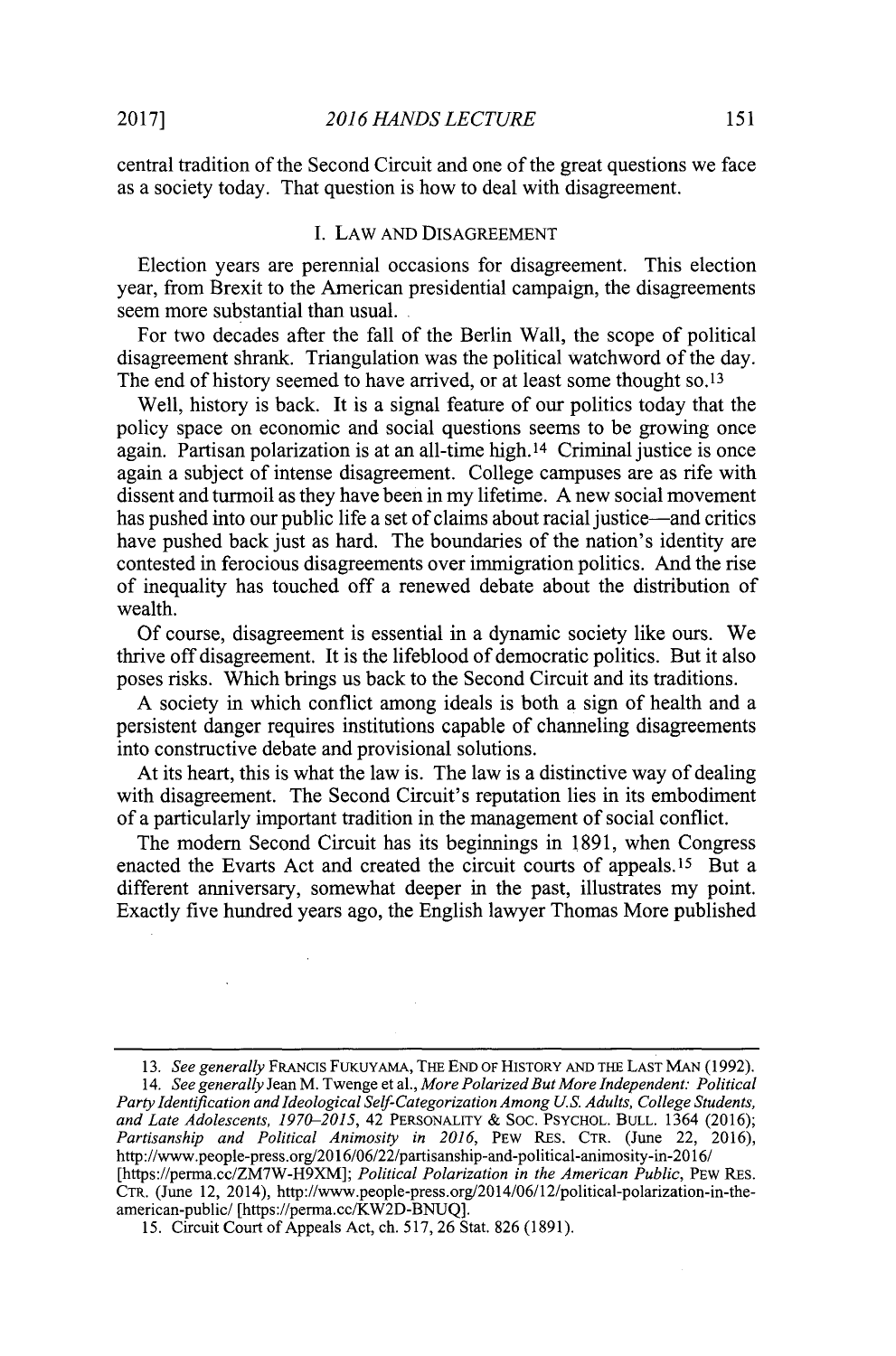his great work of fiction, *Utopia.16* More had no lawyers in Utopia, where disagreements were few and far between. <sup>17</sup>

Grant Gilmore, one of the great writers and thinkers on the law in the twentieth century, captured the same idea when he wrote that "in Heaven there will be no law"; "in Hell," **by** contrast, "there will be nothing but law, and due process will be meticulously observed."<sup>18</sup>

What More and Gilmore had in mind was the idea that a perfect world does not need law at all. Law is for our fallen world with its irreducible Law is for our fallen world with its irreducible disagreements over fact and value.

#### **II. ADJUDICATION IN** THE **AGE** OF **ADMINISTRATION**

But law is not the only such mechanism. The special role of the law as an institution for managing disagreement comes into view when we start with a seldom-made but important observation. From the historian's point of view, the federal courts of appeals arrive out of time.

In the era of the nation's founding, the Judiciary Act of **1789** set in motion the iconic era of court-building in the United States.<sup>19</sup> For a century thereafter, the American state in peacetime was principally a state of courts.<sup>20</sup> Just think of the vital decisions of American statecraft in the nation's first century. Think of *McCulloch v. Maryland*<sup>21</sup> upholding the national bank; the *Dartmouth College Case,<sup>22</sup>*which prevented the states from disrupting vested private interests; or *Charles River Bridge,23* which cut the other way and established a new pattern for nineteenth-century economic development. Think less happily of *Prigg v. Pennsylvania,<sup>24</sup>*affirming the federal government's authority over fugitive slaves, and then the *Dred Scott25* decision, in which the **U.S.** Supreme Court utterly failed in its effort to resolve the problem of slavery for the nation.

The absence of powerful administrative institutions meant that in the nineteenth century, courts were the infrastructure of American governance.

The powerful courts of the nineteenth century, however, were emphatically not lower federal courts. **Of** the cases **I** have just reviewed, all but one came to the Supreme Court from the state supreme courts. The

*20. See generally* **MORTON J. HORWITZ, THE TRANSFORMATION OF AMERICAN LAW, 1780- 1860 (1977); STEPHEN SKOwRONIK, BUILDING A NEW AMERICAN STATE (1979).**

24. 41 **U.S. 539** (1842).

<sup>16.</sup> George M. Logan & Robert M. Adams, *Introduction* to THOMAS MORE, UTOPIA xi (George M. Logan **&** Robert M. Adams eds., rev. ed. 2002) ("The word 'utopia' entered the world with the publication of More's little book in December **1516.").**

**<sup>17.</sup>** MORE, *supra* note **16,** at **82** ("As for lawyers, a class of men whose trade it is to manipulate cases and multiply quibbles, they exclude them entirely.").

**<sup>18.</sup> GRANT GILMORE, THE AGES OF AMERICAN LAW 99 (2d** ed. Yale Univ. Press **2015) (1977).**

*<sup>19.</sup> See, e.g.,* Wythe Holt, *"To Establish Justice": Politics, the Judiciary Act of 1789, and the Invention of the Federal Courts,* **1989 DUKE L.J.** 1421, **1478.**

<sup>21.</sup> **17 U.S. 316 (1819).**

<sup>22.</sup> Trs. of Dartmouth Coll. v. Woodward, **17 U.S. 518 (1819).**

**<sup>23.</sup>** Charles River Bridge v. Warren Bridge, **36 U.S.** 420 **(1837).**

**<sup>25.</sup>** Dred Scott v. Sandford, **60 U.S. 393 (1857).**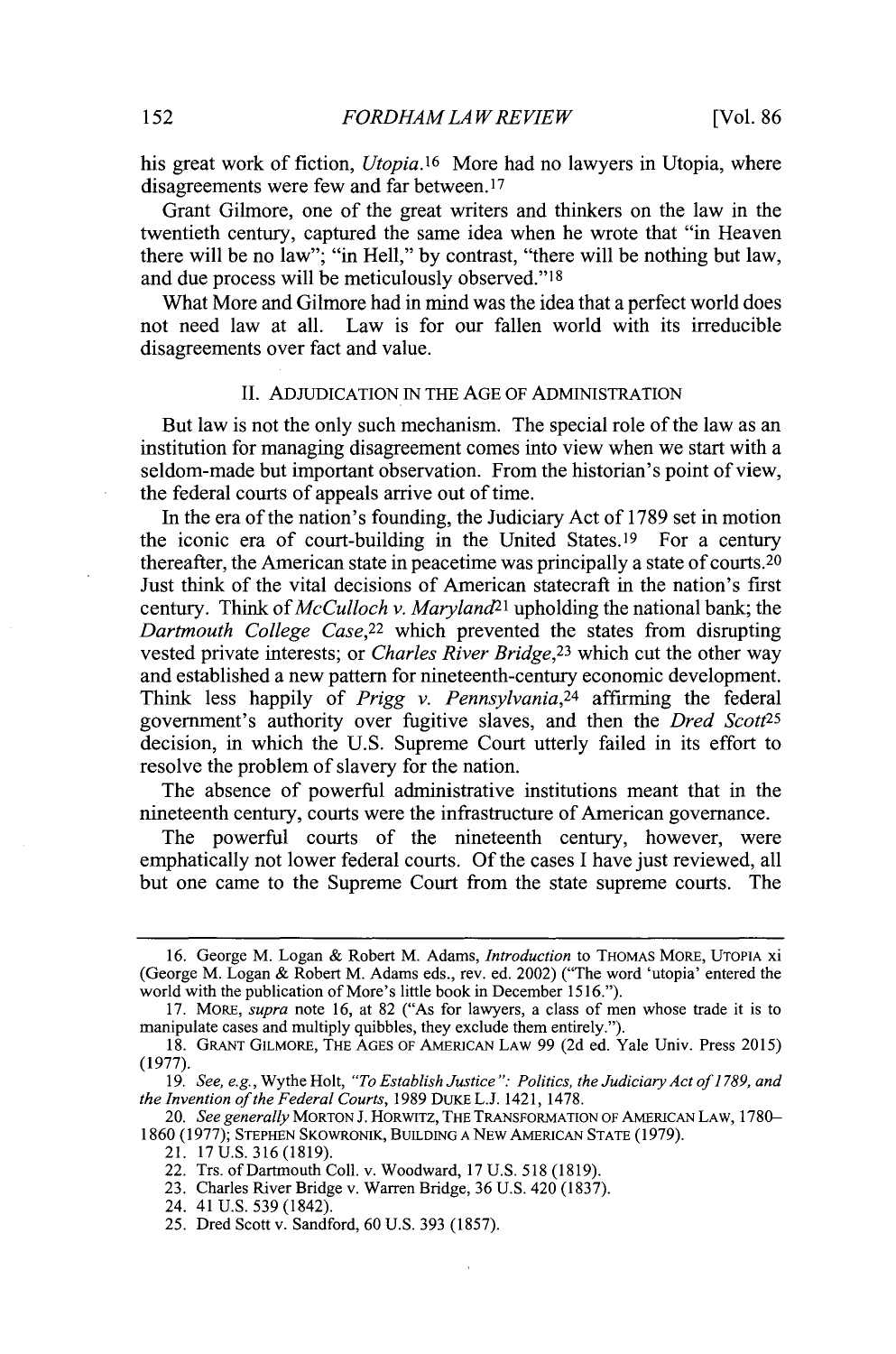exception is *Dred Scott,* and that case probably ought to have been barred as a collateral attack on a state court's prior final judgment. <sup>26</sup>

The lower federal courts arrived as major players on the national stage only at the end of the nineteenth century. They are modem institutions, not ageold ones. Not until **1875** is there general federal question jurisdiction in the federal district courts.<sup>27</sup> And it is not until the Evarts Act of 1891 that we have the circuit courts of appeals whose founding we mark this year.<sup>28</sup>

This timing presents a paradox. In the historical sweep of American institutions, **1891** marks the advent of a new administrative way of managing social problems. New immigrant populations from eastern and southern Europe, combined with a massive transformation in the shape and scale of the economy, produced new controversies and new grounds for dissent. In response, American politics produced a new kind of institution: the bureaucratic agency.<sup>29</sup> Insurance commissions, railroad regulation bodies, and public utility commissions sprang up in state governments after the Civil War.30 At the federal level, Congress created the Interstate Commerce Commission in **1887;31** the Federal Reserve in **1913;32** and the Federal Trade Commission in 1914.33

Congress created the Office of the Superintendent of Immigration in 1891<sup>34</sup>—the very same year it established the circuit courts of appeals. And in the subsequent decades, Congress and the President cooperated to establish an "alphabet soup" of agencies and offices.

The federal circuit courts of appeals, in short, arrived simultaneously with the dawn of the administrative state. This is a crucial fact-perhaps *the* crucial fact-for understanding the place of the Second Circuit and indeed all federal circuit courts of appeals. Administration promised to deliver technically superb decisions keeping with the cutting edge. Disputes would be resolved not in the courtroom but in offices equipped with slide rules and manned **by** mathematicians and engineers. As Hand's idol, Oliver Wendell Holmes Jr., said in **1897,** "the man of the future" seemed to be not the judge but "the man of statistics and the master of economics."<sup>35</sup>

**29. JERRY MASHAW, CREATING THE ADMINISTRATIVE CONSTITUTION 228-31** (2012).

*30. See* **THOMAS MCCRAW, PROPHETS OF REGULATION 1-56** (1984); I. Leo Sharfman, *Commission Regulation ofPublic Utilities: A Survey of Legislation,* **53 ANNALS** AM. **ACAD. POL.** *&* **Soc. SCI. 1,** 1-2 (1914).

**31.** Act ofFeb. 4, **1887,** ch. 104, **§ 11,** 24 Stat. **379, 383** (codified as amended in scattered sections of 47 **U.S.C.).**

**32.** Federal Reserve Act, ch. **6, 38** Stat. **251 (1913)** (codified as amended in scattered section of 12 **U.S.C.).**

**33.** Federal Trade Commission Act, ch. **311, 38** Stat. **717** (1914) (codified as amended at **15 U.S.C. §§** 41-58 (2012)).

34. Immigration Act, ch. **551, 26** Stat. 1084 **(1891)** (repealed 1943).

 $\mathcal{L}^{\text{max}}$ 

**35.** Oliver Wendell Holmes, *The Path of the Law, 10* HARV. L. REV. 457, 469 **(1897).**

 $\cdot$ 

*<sup>26.</sup> See id. at* **518-19** (Catron, **J.,** dissenting); *id. at* **529-32** (McLean, **J.,** dissenting); *see also* **DON E. FEHRENBACHER, THE DRED ScoTrT CASE: ITS SIGNIFICANCE IN AMERICAN LAW AND POLITICS 327 (1978).**

**<sup>27.</sup>** *See* Act of Mar. **3, 1875,** ch. **137, § 1, 18** Stat. 470, 470; *see also* **28 U.S.C. § 1331** (2012).

**<sup>28.</sup>** *See* Circuit Court of Appeals Act, ch. **517, 26** Stat. **826 (1891);** *see also MORRIS, supra* note **11,** at **93.**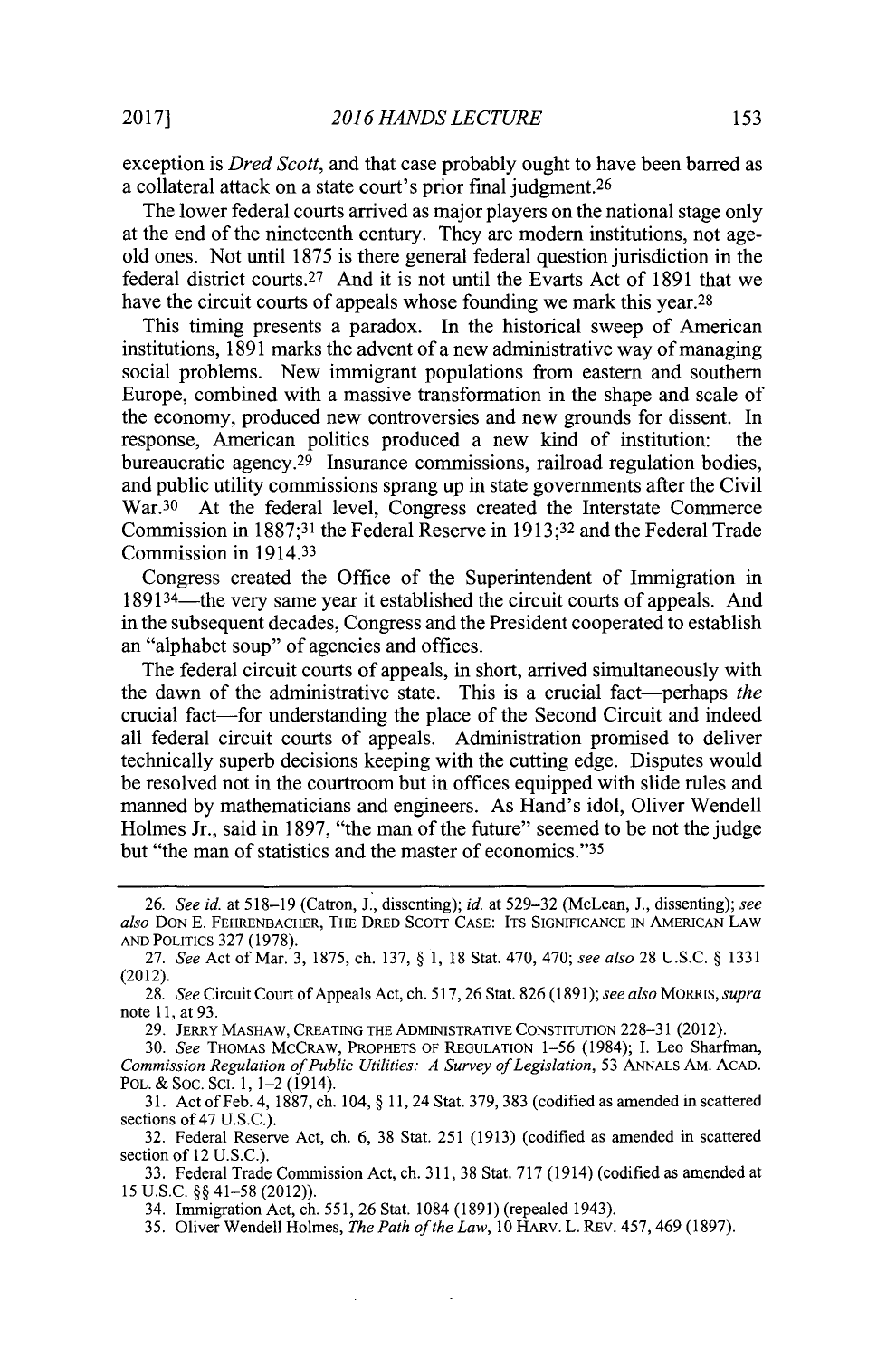In the midst of this, Congress took the anomalous step of creating (and then repeatedly expanding) a new set of federal courts in the common law tradition set cheek **by** jowl with the institutions of the administrative state. The Second Circuit became a principal carrier of the distinctive claims of adjudication in the era of regulation.

What are these distinctive features of adjudication? In **1891,** members of Congress aimed to create an intermediate appellate body with multimember panels in an effort to produce a particular kind of deliberative and reasoned decision. An older body of circuit courts existed and had existed since the Judiciary Act of **1789.36** Those circuit courts had the power, among others, of appellate jurisdiction in cases coming out of the federal district courts. <sup>37</sup> Only in **1869** did the circuit courts get judges of their own, when Congress established one circuit judgeship for each of the nine federal judicial  $circuits.$ <sup>38</sup> Circuit judges sat in combination with the district judge from the relevant district court, the relevant circuit justice from the Supreme Court, or both.39 But as Supreme Court Justices began to serve on circuit duty less frequently, critics worried that the existing circuit courts gave district court judges too much power over their cases.<sup>40</sup>

The Evarts Act took over the old circuit courts' appellate jurisdiction and added an additional circuit judge to each circuit.<sup>41</sup> The new circuit courts of appeals would be staffed by generalist judges. They would take up appeals would be staffed by generalist judges. disagreements (we call them "cases and controversies") and decide them on the basis of general and prospective rules. Like common law courts since time immemorial, they would-for the most part-operate after the fact of disagreement, not in anticipation of it. The new courts, moreover, would decide disagreements through the articulation of reasoned decisions whose basic rationales would shape the law for subsequent cases. And they would do all this under a distinctive legitimacy imperative-namely, that they confine their decisions to those questions that needed to be decided to resolve a live dispute with real stakes.

**All** of this was quite radically different from the vision of the emerging administrative state. In the world of bureaucracies, expert rulemakers would rely on specialized authority to formulate rules in advance of any particular controversy. The operative logic would **be** the logic of the engineer or the manager or the social worker. It would be rooted not in the traditional wisdom of bar and bench but in the distinctive disciplinary claims of the new sciences of modem management. James Landis, former dean of Harvard Law School and chairman of the Securities and Exchange Commission beginning in 1934, wrote that the administrative process was his

*<sup>36.</sup> See* **Ch.** 20, **§§** *4-5,* **1** Stat. **73,** *74-75.*

*<sup>37.</sup> See id. at* **§ 11, 1** Stat. at **79.**

*<sup>38.</sup> See* Act of Apr. **10,** ch. 22, **§** 2, **16** Stat. 44, 44-45 **(1869).**

*<sup>39.</sup> See id. But see* **28 U.S.C. §** 42 (2012).

<sup>40.</sup> See Paul D. Carrington, *Crowded Dockets and the Courts of Appeals: The Threat to the Function of Review and the National Law,* **82 HARv.** L. **REv.** *542, 550* **(1969);** Judith Resnik, *Tiers, 57* **S. CAL. L. REv. 837, 851 &** n.39 **(1985);** *see also MoRRIs, supra* note **11,** at **93.**

<sup>41.</sup> **MORRIS,** *supra* note **11,** at **93.**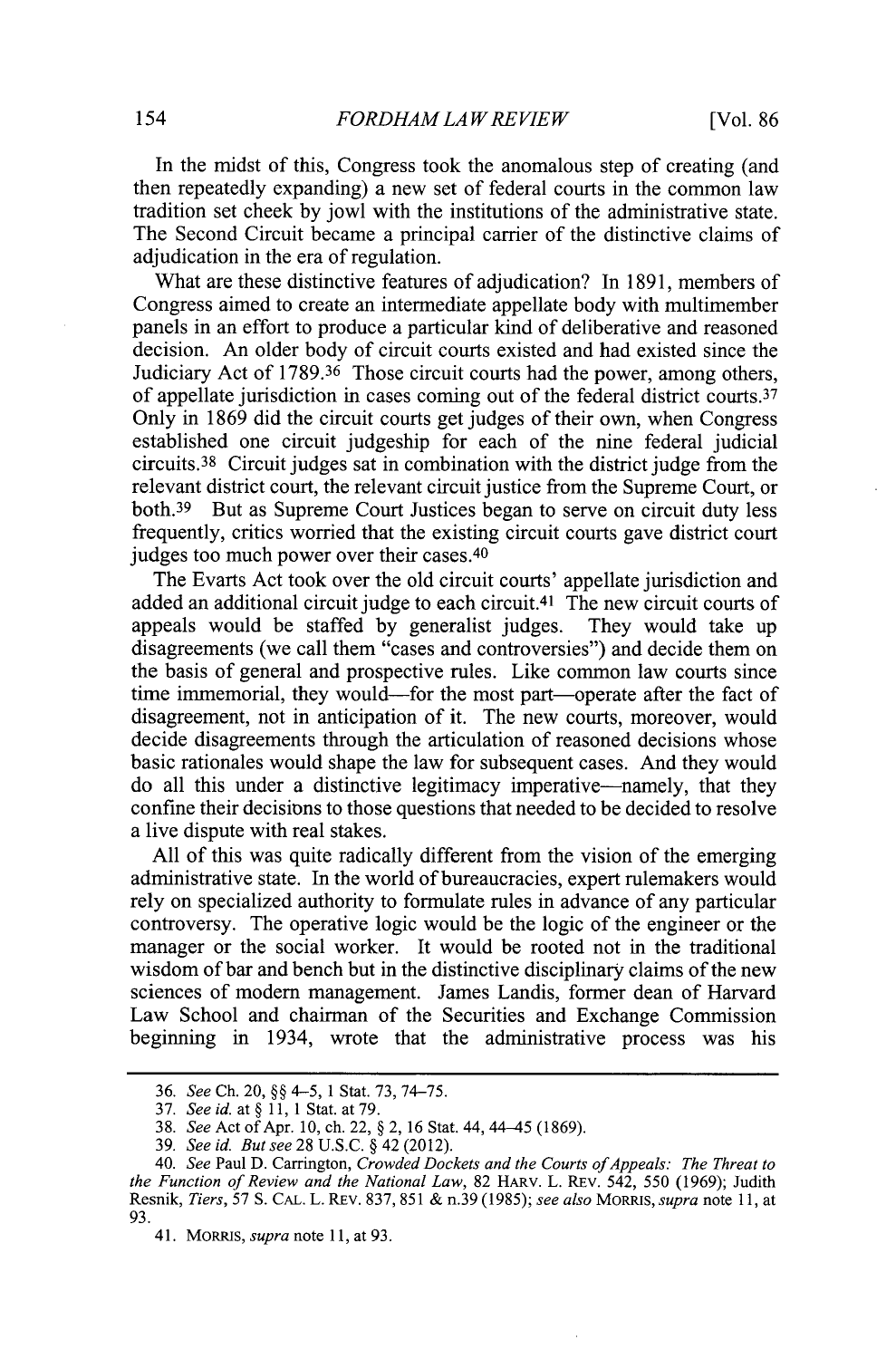"generation's answer to the inadequacy of the judicial and the legislative processes."42 For Landis, judges were "jacks-of-all-trades and masters of none"; 43 they simply were not up to the work of managing modern social problems.

These modem, rationalized forms of management had their effects on adjudication in the Second Circuit. How could they not?

Consider a case that my students and **I** read just a few weeks ago, *United States v. Carroll Towing Co.,44* decided **by** the Second Circuit in 1947, and one of Hand's most famous decisions. In the midst of the Second World War, New York Harbor was the busiest port in the world.45 Each day, *575* tugboats directed nearly as many oceangoing merchant ships and countless barges along a waterfront of some 1800 docks, piers, and wharves.<sup>46</sup> It was said that on some of those days you could practically walk across the water to Staten Island from Manhattan, or so it seemed anyway.<sup>47</sup> And on one of those days, one of the *575* tugs made a mistake. While moving barges in the Hudson, a tug owned **by** the Carroll Towing Company accidentally dislodged an entire line of barges, which then began to drift in the river's notorious currents.<sup>48</sup> One of the barges, owned by the Conners Company and carrying a load of grain belonging to the **U.S.** government, ran into the underwater propeller of a nearby vessel.<sup>49</sup> The barge took on water and sank.<sup>50</sup> The United States sued the Carroll Towing Company to recover the lost value of the grain, but Carroll Towing had a defense. Carroll Towing said the Conners Company ought to have had a man on board-a bargee in the language of the waterfront.<sup>51</sup> Had such a person been there on the barge, he would have been able to identify the leak and rescue the barge and its cargo, or at least so said Hand.<sup>52</sup> This was contributory negligence, and Carroll Towing insisted this meant it was not liable for the loss of the grain. <sup>53</sup>

*Carroll Towing* is the kind of case that made the Second Circuit famous. Hand's achievement, Judge Friendly later said, arose out of "the great way in which he dealt with a multitude of little cases."<sup>54</sup> Hand saw in the ordinary humdrum facts of *Carroll Towing* an occasion to make an important point about how we might try to administer disagreements in the modem world. Holmes once said of the law that in it one can sometimes catch a glimpse of

47. *Id. at* **58.**

49. *Id.* at **171.**

**50.** *Id.*

**51.** *Id.*

**52.** *Id.* at **172.**

**53.** *Id.*

<sup>42.</sup> **JAMES** M. LANDIS, THE **ADMINISTRATIVE PROCESS** 46 **(1938).**

<sup>43.</sup> *Id. at 31.*

<sup>44.</sup> **159 F.2d 169 (2d** Cir. 1947).

*<sup>45.</sup> See* **RICHARD.GOLDSTEIN, HELLUVA** TOWN: **THE STORY OF NEW** YORK CITY **DURING WORLD WAR** II **55** *(2010); see also* **STEVEN** H. **JAFFE, NEW** YORK **AT** WAR: FOUR **CENTURIES OF COMBAT, FEAR, AND INTRIGUE IN GOTHAM** 240-41, 244 (2012).

<sup>46.</sup> **GOLDSTEIN,** *supra* note 45, at **55.**

<sup>48.</sup> *Carroll Towing,* **159 F.2d** at 170-71.

<sup>54.</sup> **DAVID** M. **DORSEN, HENRY FRIENDLY: GREATEST JUDGE OF HIS** ERA **123** (2012).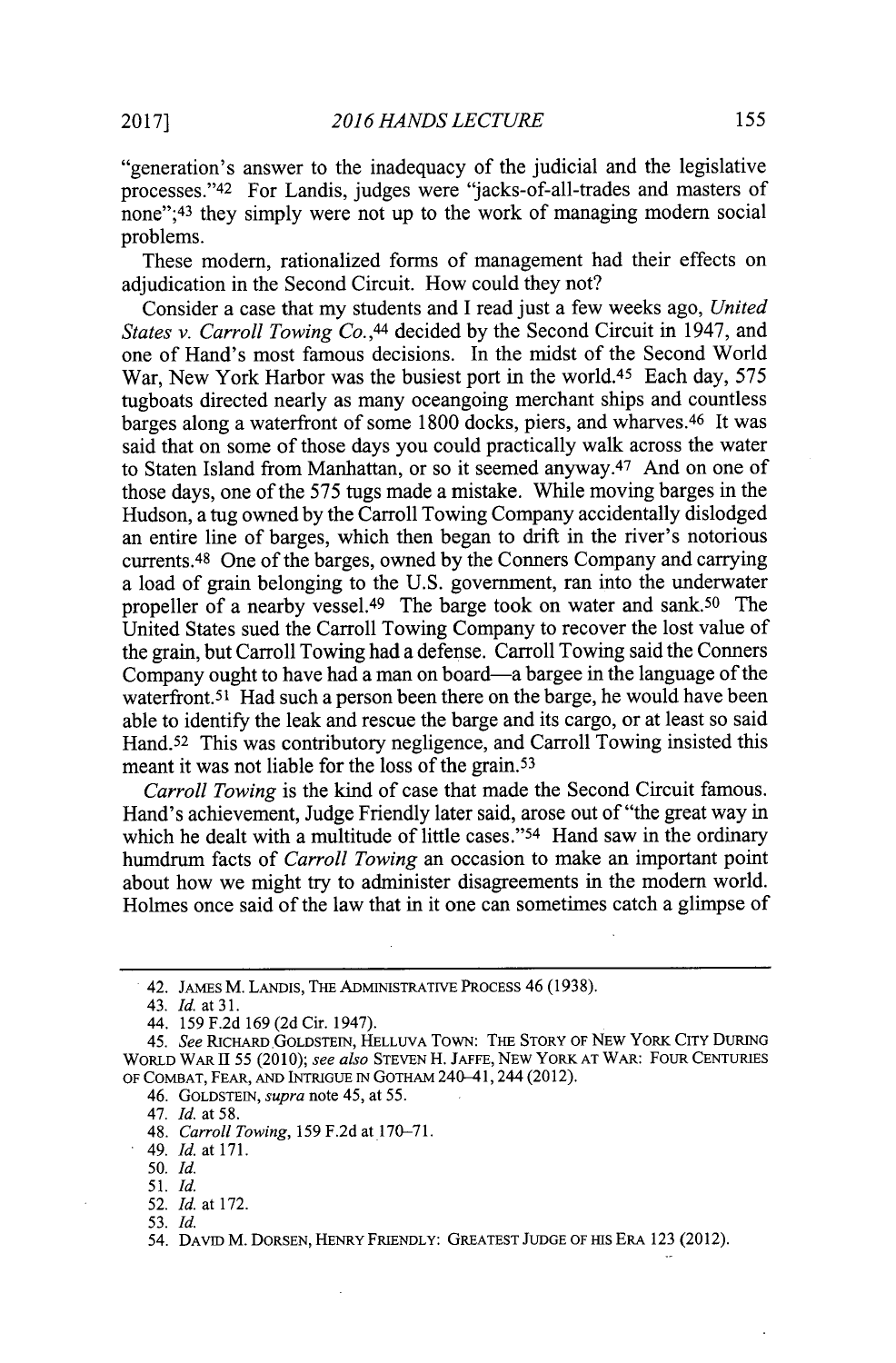the universal truth, "an echo of the infinite."<sup>55</sup>And at the bottom of *Carroll Towing,* through the murky waters of the North River, Hand saw something deep. He saw the basic logic of a universal decision-making formula. Was Connors negligent not to have had a bargee on board? The answer, Hand reasoned, turned on a general formula of the relative costs and benefits of having a man on the barge: it would be a function of **(1)** the probability of loss absent the relevant precaution, (2) the gravity of any resulting injury, and **(3)** the burden of the precaution at issue. <sup>56</sup>

The cost-benefit analysis that Hand articulated here is a core algorithm of the modem administrative state. Hand's formula imagines a decision-maker resolving disagreement **by** reference to a panoptic policy judgment. The ambition of his cost-benefit test is awesome in every sense of the word. The judge in Hand's formula must assemble the full array of social costs of an action and compare them to the complete run of social benefits. The idea is to master the tricky currents of the New York Harbor and to make an allocation of liability that is most conducive to the management of the New York waterfront--one in which cost-justified precautions, and only costjustified precautions, are taken. **A** circuit judge applying such a formula acts as a kind of heroic administrator, confident in her own expertise and capacity to account for society's welfare. The social-welfare perspective of modem administrators becomes the measure of the dispute between the parties.

But there is a funny feature of the *Carroll Towing* decision. The opinion contains passages that are awfully hard to see as part of an administrative cost-benefit analysis. Hand notes, for example, that "the barge must not be the bargee's prison."<sup>57</sup> What does that mean? Surely if making the barge a prison is cost-benefit justified, then according to the formula, a prison it should be! Further, Hand says that if there was a custom about bargees on the barges, then the custom should control.58 But why is that? What is it about a custom that would override the judicial administrator's cost-benefit gaze?

There is a reason to pause here on the waterfront of the New York Harbor. When Friendly joined the court, maritime cases were at the core of the civil caseload.<sup>59</sup> Friendly bought and read the classic Black and Gilmore book on admiralty law while his confirmation was pending, and for good reason.<sup>60</sup> Eleven of his first one hundred opinions were in admiralty cases.<sup>61</sup> This was a classic field for working out the logic of adjudication in the twentiethcentury Second Circuit. And if we look closely, it is clear that the caveats and qualifications that Hand attached to cost-benefit administration in his *Carroll Towing* opinion were not bugs but features. They were evidence of the ways in which adjudication, even at the high tide of enthusiasm for the

*<sup>55.</sup>* Holmes, *supra* note **35,** at **478.**

*<sup>56.</sup> Carroll Towing,* **159 F.2d** at **173.**

*<sup>57.</sup> Id.*

*<sup>58.</sup> Id.*

**<sup>59.</sup>** *See DORSEN, supra* note **54,** at **80-81.**

**<sup>60.</sup>** *Id.* at **80.**

**<sup>61.</sup>** *Id.* at **81.**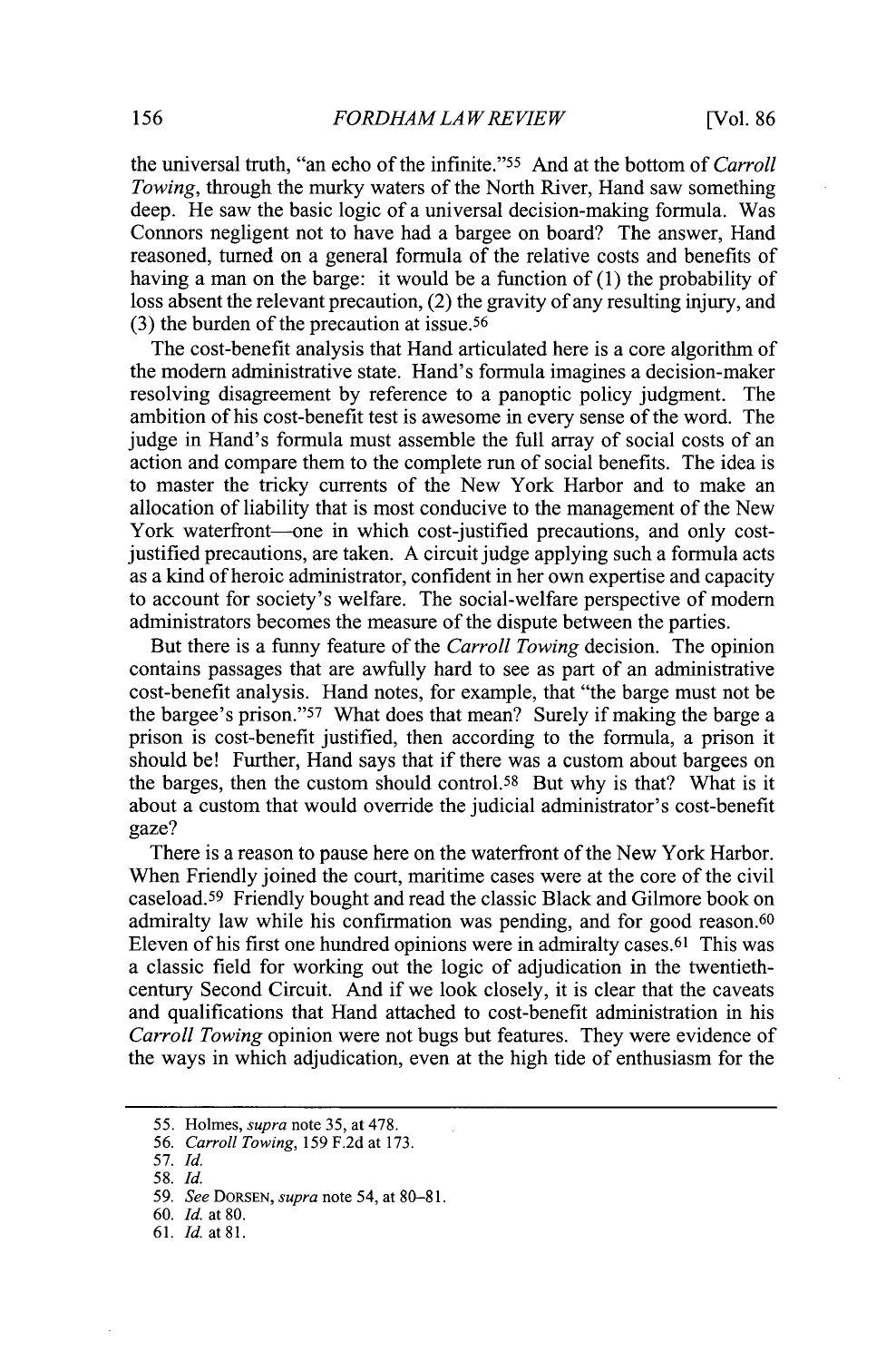administrative state, resisted the claims of administrative omnicompetence and instead elaborated a more modest, eclectic common law tradition.

Consider Friendly's opinion in the legendary *In re Kinsman Transit Co.62 Kinsman Transit-and* Friendly's law clerk from the case is with us here today-offers a nuanced picture of the common law tradition. The case flowed from a freak accident on the Buffalo River in January *1959.* The river was a veritable Rube Goldberg machine of ice flows, with poorly moored ships careening downriver and colliding with ill-tended drawbridges.63 **By** the time the action was over, substantial swaths of the city of Buffalo lay under water.<sup>64</sup>

We should clear something up at the outset. Far and away the most important part of the case is that the Kinsman Transit Company, whose vessel touched off the mayhem, was owned **by** the Steinbrenner family, whose rising star George Steinbrenner would several years later purchase the New York Yankees.<sup>65</sup>

What this means is that the future of the world's greatest baseball franchise was at stake.

Fatefully, an obscure admiralty doctrine limited the Steinbrenner family's losses to the value of its vessel.<sup>66</sup> Friendly's opinion allocated most of the losses to the City of Buffalo<sup>67</sup> and thereby made possible the modern Yankees. Billy Martin would never have been hired, fired, and rehired five times.<sup>68</sup> No Reggie Jackson, no Dave Winfield--no Ed Whitson, either. But maybe no Derek Jeter and no Mariano Rivera! Perhaps the Subway Series of 2000 would have come out the other way?<sup>69</sup> Maybe Justice Sotomayor would never have had the opportunity to save baseball!<sup>70</sup>

But we should not let these important Yankees questions distract us from another key point. The *Kinsman Transit* case presented an extraordinarily complex social problem with sharp disagreements over the proper resolution. The social policy question was who should pay. In an internal memorandum to his colleagues, Friendly wondered whether there was "any way in which the doctrine could be manipulated so as to correspond with probable

**67.** *Id.* at **719, 725-27.**

**68.** Michael Martinez, *Martin Is Named Yankees' Manager for 5th Time,* N.Y. **TIMES** (Oct. 20, **1987),** http://www.nytimes.com/1987/10/20/sports/martin-is-named-yankees-managerfor-5th-time.html [https://perma.cc/U5MD-ARFK].

**69.** Buster Olney, *BASEBALL: SUBWAY SERIES; In 5 Games, a Third Straight World Series Trophy,* N.Y. TIMES (Oct. **27,** 2000), http://www.nytimes.com/2000/10/27/sports/ baseball-subway-series-in-5-games-a-third-straight-world-series-trophy.htm [https://perma.cc/P2UD-6VRL].

**70.** Richard Sandomir, *Sotomayor's Baseball Ruling Lingers, 14 Years Later,* N.Y. TIMES (May **26, 2009),** http://www.nytimes.com/2009/05/27/sports/baseball/27sandomir.html [https://perma.cc/P8L6-UP79] (quoting President Obama as saying, "Some say that Judge Sotomayor saved baseball").

**<sup>62. 338</sup> F.2d 708 (2d** Cir. 1964).

**<sup>63.</sup> Id.** at **711-13.**

*<sup>64.</sup> Id.* at **713.**

*<sup>65.</sup> Id.* at 714; N.Y. **TIMES, NEW** YORK **TIMES STORY OF THE YANKEES 1903-PRESENT: 390 ARTICLES, PROFILES & ESSAYS 310** (Dave Anderson ed., 2012).

*<sup>66.</sup> Kinsman Transit,* **338 F.2d** at **715-16.**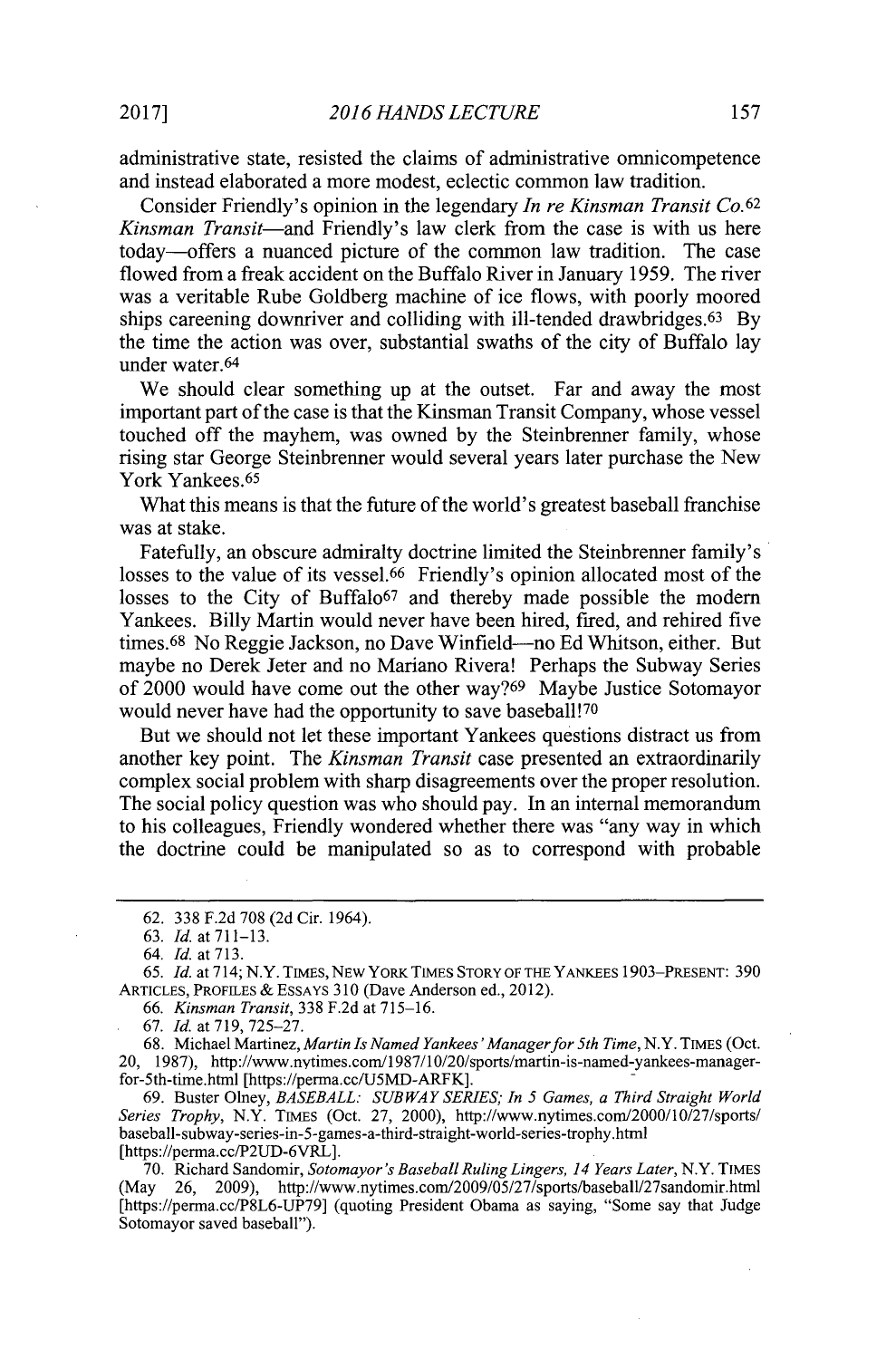insurance." $71$  The goal here was to find a way to spread the losses as widely as possible.

When it came to actually resolving the question, however, Friendly did not treat it as a question of social policy at all, but as one of legal doctrine. He pointed to a **U.S.** Army Corps of Engineers' regulation on drawbridges and engaged the arcane doctrine of "last clear chance." $72$  He observed that the requirement from the classic case of *Palsgraf v. Long Island Railroad<sup>73</sup>*had been met: the plaintiffs were foreseeable victims.<sup>74</sup> He took up the doctrine on liability for unforeseeable harm.75 Ultimately, Friendly's *Kinsman Transit* opinion bore one of the hallmarks of common law adjudication---it cabined its significance to the facts of the case.

"Other fact situations," he wrote, "can be dealt with when they arise." <sup>76</sup> And therein lies a distinctive feature of the common law. Not that it offers ready-made answers for all disputes that might arise. Not that it has handed down ageless principles. But that it constrains the kinds of answers judges can give, insisting on the value of restraint.

The theme that runs through these classic Second Circuit cases is a kind of moral modesty. Hand flirted with the God's-eye view of the judge as allseeing administrator. But he stopped short of it. And in Friendly's approach we see a way of resolving disagreement without the pretense of access to Perfect Truth. Adjudication can resolve disputes without pretending to resolve social problems once and for all.

## III. ADJUDICATION **IN** THE **AGE** OF POLITICS

**Of** course, the administrative and judicial modes are not the only ones we rely on to resolve disagreements. **A** core feature on which our system is based is voting, something that is not hard to remember this fall.

Like administration and adjudication, voting has its own internal logic as a dispute-resolution mechanism. It adopts the headcount as the measure of its verdicts. When a headcount decides a question, it does so essentially as a matter of biomass. It need not purport to resolve arguments as a matter of principle.

Imagine for example three people debating the question whether the sun revolves around the earth or vice versa. **A** lonely soul righteously contends that the earth is in orbit, not the sun, and insists that if only she had time she could produce evidence to support her contention. When the remaining two cut off debate and call a vote, they may win the headcount. But the frustrated Copernican will hardly think the truth of the matter resolved.

And that points us to an unexpected virtue of voting in a free society. After a vote, the losing value is in the position of our irked follower of Copernicus.

**75.** *Id. at* **722-26.**

**<sup>71.</sup> DORSEN,** *supra* note *54, at* **309.**

**<sup>72.</sup>** *Kinsman Transit,* **338 F.2d** *at* **719-21.**

**<sup>73. 162</sup> N.E. 99** (N.Y. **1928).**

<sup>74.</sup> *Kinsman Transit,* **338 F.2d** *at* **721-22.**

*<sup>76.</sup> Id. at* **726.**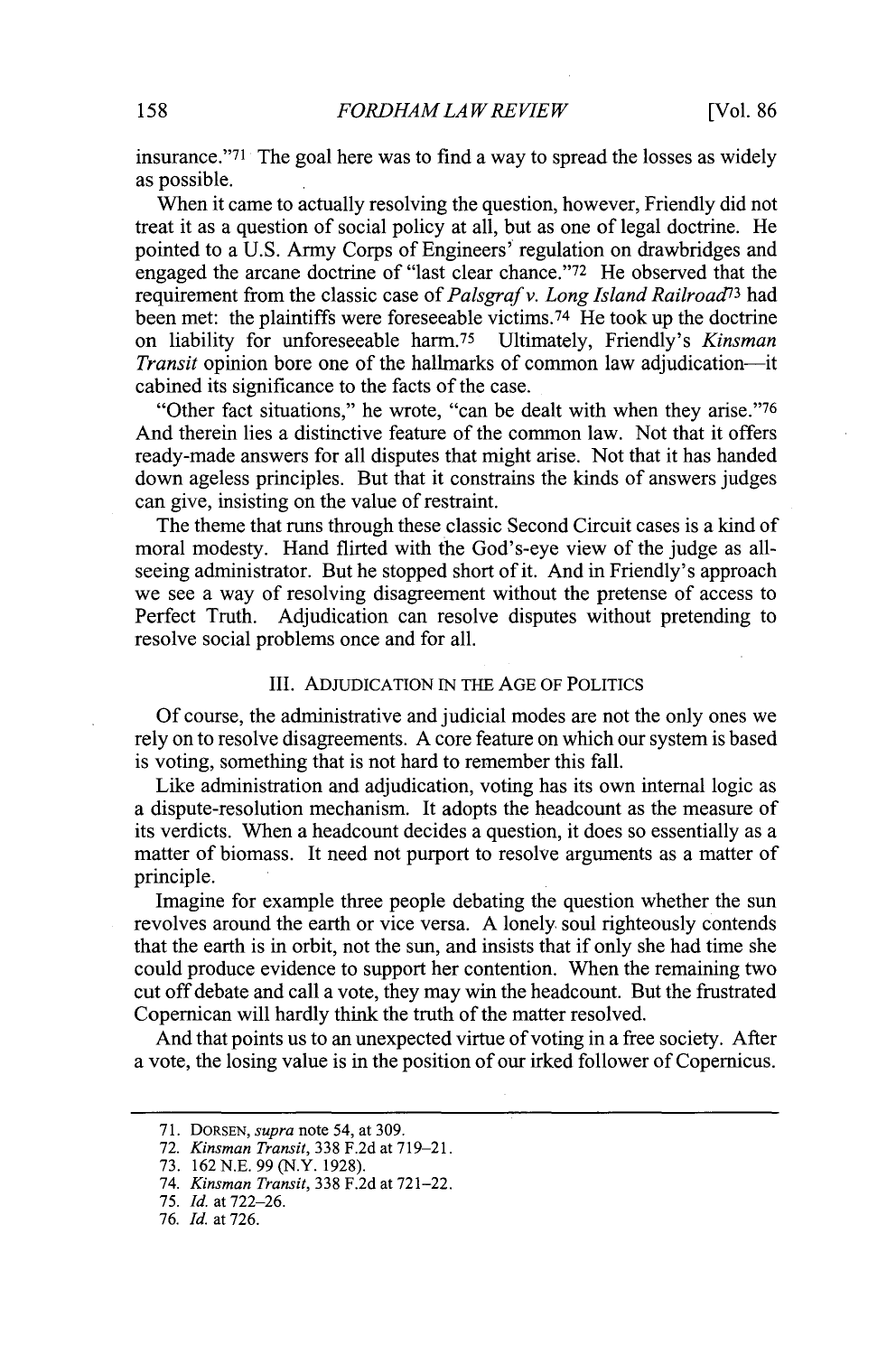The argument remains intact. It has not been disrespected for its content. It has simply lost as a matter of votes. **A** legislature is free to reverse itself without undue embarrassment. This is what New York University Professor Jeremy Waldron calls "the dignity of legislation"-it leaves the values of members of a free society untouched.<sup> $77$ </sup> In this sense, it respects those values, even as it (contingently) rejects them. <sup>78</sup>

Waldron insists that adjudication does otherwise-its commitment to reasoned argument and values entails a weighing of the arguments and a principled (not contingent) rejection of some arguments for others.<sup>79</sup> This, he contends, is in tension with a free society's collective obligations of respect for the different views that go into our disagreements.<sup>80</sup>

This circuit's midcentury maritime cases give us reason to think that Waldron's account misapprehends one of the central virtues of the adjudicatory tradition. Adjudication in a system of law need not make value judgments on its own, at least not in the first instance. Instead, it resolves disagreements **by** reference not to values but to rules-not to cost-benefit analysis or loss spreading but to custom, last clear chance, foreseeability, and precedent. Rules hold out the promise of application without recourse to the underlying value conflict that produced the rule in the first place.<sup>81</sup> Law often proceeds, in other words, in the same nonevaluative fashion that Waldron ascribes to voting.

Adjudication's narrow virtues fit the very image of the free society that Hand held dear-not one forced into a unitary common will but one open to the raucous cacophony of disagreement and debate. **82** The judge's **job** in this approach is not to deliver a general resolution of that disagreement, at least not in the first instance. The tumult itself is a great virtue of our system. <sup>83</sup> Preserving it is essential to freedom and equality.<sup>84</sup>

Hand meant to say something like this, **I** think, when on a Sunday afternoon in May 1944, he spoke at a ceremony in Central Park where 150,000 newly naturalized citizens swore oaths of allegiance.<sup>85</sup> Hand's speech was piped through loudspeakers to more than a million residents who had flocked to the park on that mild summer day.<sup>86</sup> Hand said, "What then is the spirit of liberty? **I** cannot define it; **I** can only tell you my own faith.

**<sup>77.</sup>** *See generally* JEREMY WALDRON, THE **DIGNITY** OF **LEGISLATION (1999).**

**<sup>78.</sup>** Jeremy Waldron, *The Core ofthe Case Against Judicial Review, 115* YALE **L.J.** 1346, 1384 **(2006).**

**<sup>79.</sup>** *Id. at* **1369-1406.**

*<sup>80.</sup> Id.*

*<sup>81.</sup> See generally* Scorr **J.** SHAPIRO, LEGALITY **(2011).**

**<sup>82.</sup> LEARNED** HAND, *Democracy: Its Presumptions and Realities, in* THE **SPIRIT** OF LIBERTY: PAPERS **AND ADDRESSES** OF **LEARNED HAND 90, 96-102** (Irving Dilliard **ed., 3d ed. 1963); HAND,** *The Contribution of an Independent Judiciary to Civilization, in* THE SPIRIT OF LIBERTY, *supra, at 155, 156-57; see also* Archibald Cox, *Judge Learned Hand and the Interpretation ofStatutes,* **60** HARV. L. REv. **370, 373** (1947). *See generally* Learned Hand, *Is There a Common Will,* **28** MICH. L. REv. 46 **(1929).**

*<sup>83.</sup> See Cox, supra* note **82.**

*<sup>84.</sup> See id.*

**<sup>85.</sup> GUNTHER,** *supra* note 4, at 469.

**<sup>86.</sup>** *Id.*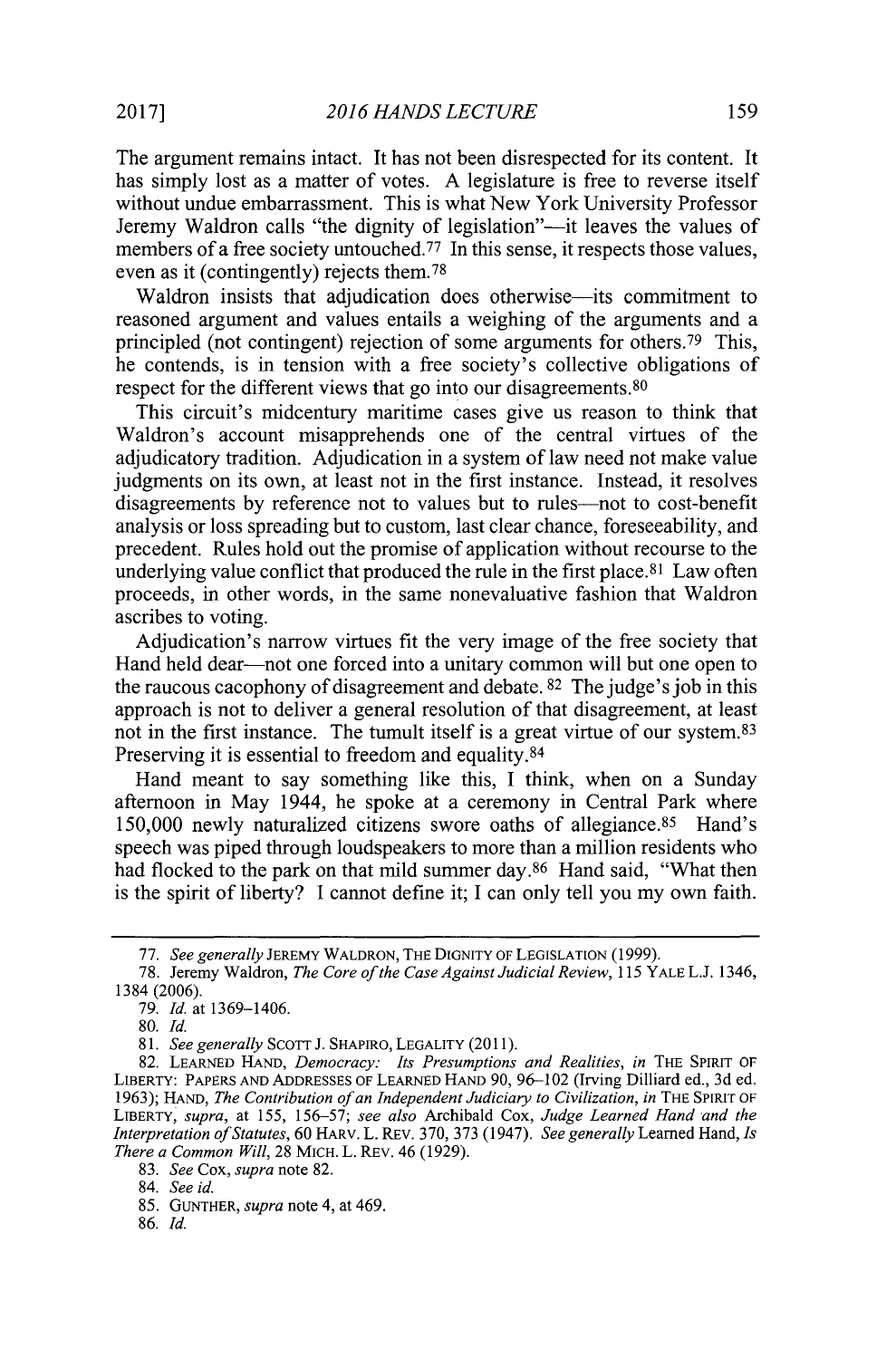The spirit of liberty is the spirit which is not too sure that it is right **. . . ."87** This speech may be among the most famous moments in the history of the Second Circuit.

But **I** would be remiss if **I** ended here. To be candid, the virtues of the adjudicatory tradition in the Second Circuit have broken down in the face of some kinds of disagreements. On one famous occasion, the methods of creative modesty failed Friendly entirely.

On June **13, 1971,** the Sunday *New York Times* published a first installment of the top secret study of **U.S.** involvement in Vietnam that would come to be known as the Pentagon Papers.88 The report and its associated documents detailed how American administrations had misled the public on the nature and purpose of U.S. involvement in Vietnam.<sup>89</sup> The Nixon administration sued to enjoin further publication.<sup>90</sup>

District Judge Murray Gurfein, later a judge on the circuit bench, refused to grant the government's injunction.<sup>91</sup> Amazingly, it was Gurfein's very first case after being appointed **by** President Nixon.92 The government appealed, and Chief Judge Friendly decided that the case would be heard en banc by all eight active judges.<sup>93</sup> Some first day at work for Gurfein!

The reference to the entire court was unprecedented. $94$  But the methods that Friendly brought to bear were a classic effort to find narrow rules of decision.

The Pentagon Papers controversy raised some of the gravest problems a constitutional democracy can confront. The executive's rightful authority over national security seemed at loggerheads with the rights of a free press and the rights of citizens to the information that self-governance requires.

In a memo or draft opinion that seems never actually to have been circulated, Friendly tried out a view that would have reversed Gurfein and enjoined the *Times* while avoiding the biggest questions.95 Friendly proposed to enjoin the *Times* on the narrow ground that it had obtained the documents unlawfully; the "grave constitutional issues," as Friendly wrote, would not be reached.<sup>96</sup> Instead, the *Times* might be enjoined simply as a matter of the law of property and theft.<sup>97</sup> Few of Friendly's colleagues seem to have found his creative solution appealing. 98 And so Friendly tried to shepherd the Second Circuit to a different disposition, one that would be

**<sup>87.</sup> HAND,** *The Spirit ofLiberty, in* THE SPIRIT OF LIBERTY, *supra* note **82,** at **189, 190.**

**<sup>88.</sup> DORSEN,** *supra* note 54, at *151.*

**<sup>89.</sup>** TIM WEINER, **ONE MAN AGAINST THE** WORLD: THE TRAGEDY OF RICHARD NIXON 121 **(2015).**

**<sup>90.</sup> DORSEN,** *supra* note 54, at *151.*

**<sup>91.</sup>** United States v. N.Y. Times Co., **328** F. Supp. 324, **331 (S.D.N.Y.),** *affd per curiam,* 403 **U.S. 713 (1971).**

**<sup>92.</sup> DORSEN,** *supra* note *54,* at *151.*

**<sup>93.</sup>** *Id.* at **153.**

<sup>94.</sup> *Id.*

**<sup>95.</sup>** *Id.* at **158.**

**<sup>96.</sup>** *Id.*

**<sup>97.</sup>** *Id.*

**<sup>98.</sup>** *See id. at 160-61.*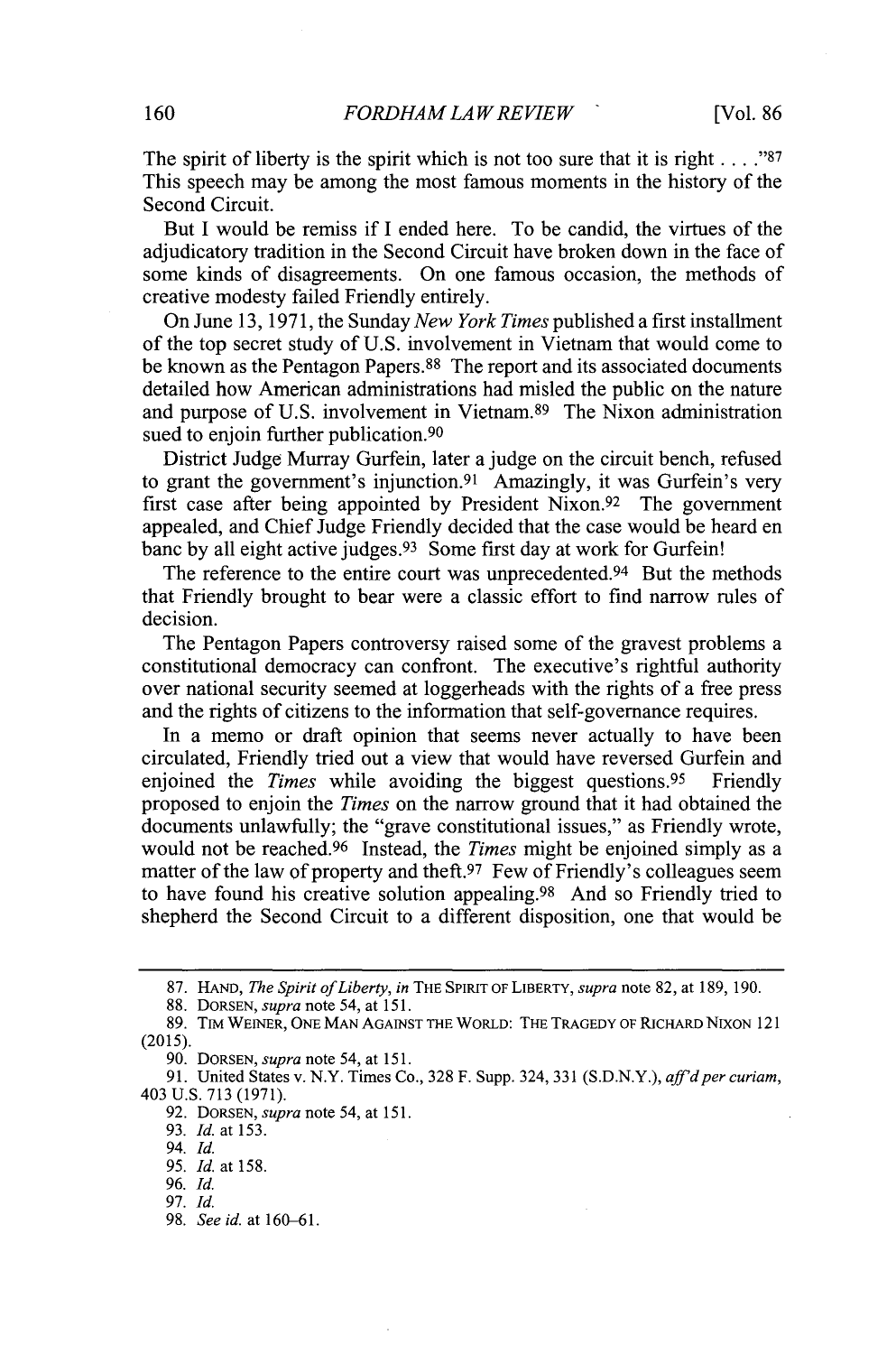narrower still.<sup>99</sup> In a split decision, the court aimed for a careful lawyer's compromise: a *5-3* per curiam order to enjoin further publication pending a determination **by** Gurfein, in camera, as to whether the documents posed a "grave and immediate danger" to the security of the United States.<sup>100</sup>

The order adopted an understated approach: it consisted of only a single sentence.101 It asked Gurfein for a redo without identifying an error in what he had already done or specifying a new standard he ought to apply.<sup>102</sup> The order implicitly decided certain issues in favor of the *Times*.<sup>103</sup> For example, it gave no weight to the fact that the documents were classified, it omitted any discussion of the theft of the documents, and it made no mention of deference to the executive branch on matters of national security.<sup>104</sup> Even so, the order delivered the government a victory **by** delaying further release of the documents.<sup>105</sup>

The Pentagon Papers decision flowed from the main currents of the tradition that judges like Hand had set in motion. It was narrow and provisional and modest. In a moment of great social controversy, it called for a process rather than an outcome—a hard second look at the issues at hand. In a different moment, the strategy of process might have worked. After more time, perhaps, the Nixon administration might have relented. Some in the White House advocated releasing the documents themselves on the ground that they were embarrassing to the administrations of John F. Kennedy and Lyndon Johnson.106 Extra time might have revealed some new facet of the case or allowed the elected branches to work out a solution of one sort or another.

But **in 1971,** the passive virtues of narrow adjudication were insufficient to the moment. Seven days after this court's order, the Supreme Court reversed it. **107** The Supreme Court found that the government had not met the First Amendment's "heavy presumption" against prior restraints on expression.10s The *New York Times* would proceed to publish the documents.109 Other papers, led **by** the *Washington Post,* would join in too.110 Within months, men working for Nixon would break into the office of Daniel Ellsberg's psychiatrist.<sup>111</sup> Revelations of their conduct at

*105.* **DORSEN,** *supra* note *54, at* **157-58.**

**109. STEVE SHEINKIN, MOST DANGEROUS: DANIEL ELLSBERG AND THE SECRET HISTORY OF THE VIETNAM WAR 251** *(2015).*

*<sup>99.</sup> Id.* at **157-59.**

**<sup>100.</sup>** United States v. N.Y. Times Co., 444 **F.2d** 544, 544 **(2d** Cir.) (per curiam), *rev'd per curiam,* 403 **U.S. 713 (1971).**

**<sup>101.</sup>** *Id.*

<sup>102.</sup> *Id.; DORSEN, supra* note *54,* at *158.*

**<sup>103.</sup> DORSEN,** *supra* note *54,* at *157-58.*

<sup>104.</sup> *N.Y Times,* 444 **F.2d** at 544.

**<sup>106.</sup>** *Id.* at *155-56.*

**<sup>107.</sup>** N.Y. Times Co. v. United States, 403 **U.S. 713,** 714 **(1971)** (per curiam).

**<sup>108.</sup>** *Id.*

*<sup>110.</sup> Id.*

**<sup>111.</sup> WEINER,** *supra* note **89,** at **132.**